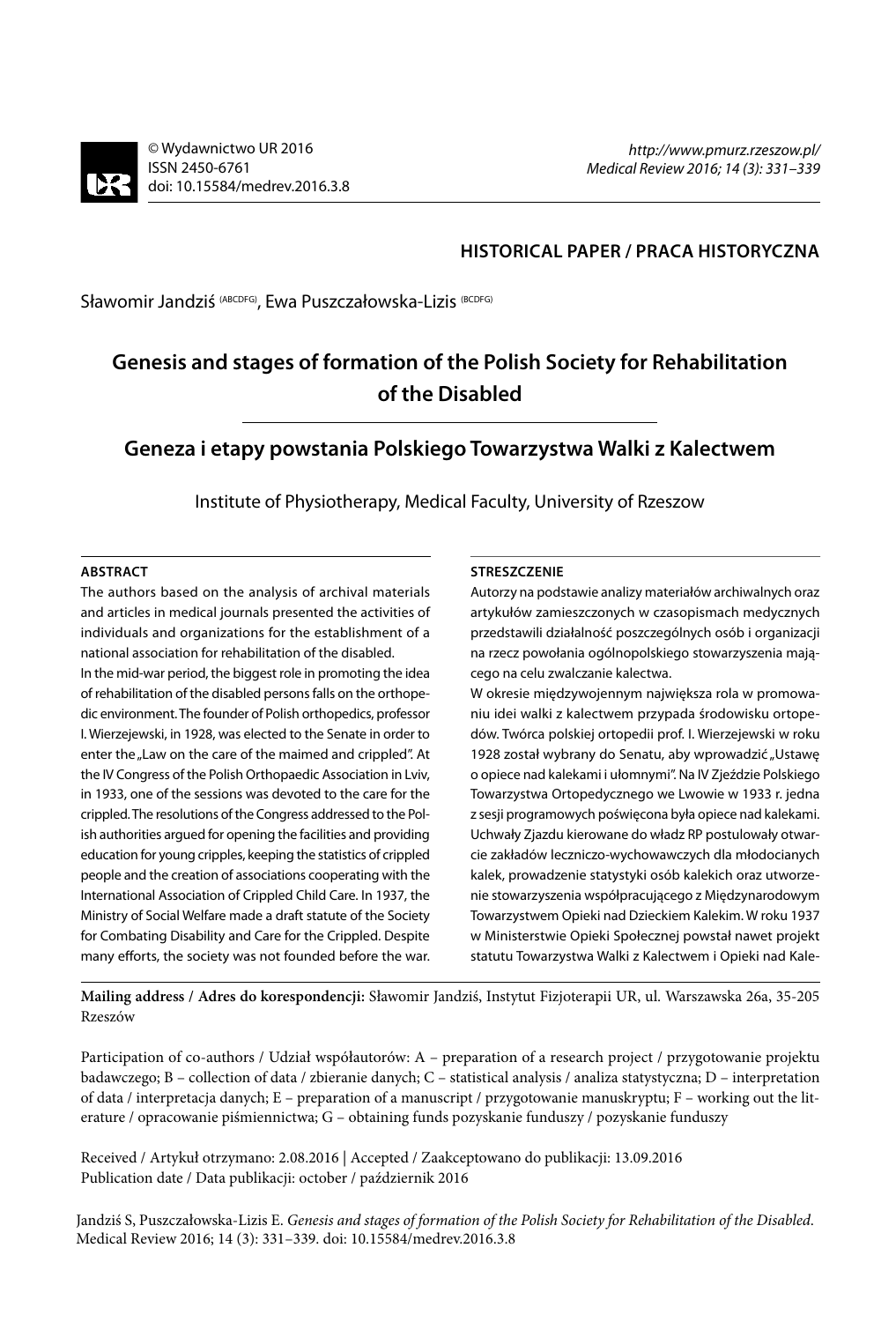At the first post-World War II conference of the members of the Polish Society of Orthopaedics and Traumatology, held in Warsaw in 1946, prof. W. Dega presented a plan for organization of orthopedic treatment and care for the infirm. It assumed, among others, creating a nationwide association to combat disability and care for the infirm. In 1956, he founded the Committee for Cooperation with the International Society for Rehabilitation of the Disabled, which in 1957 was transformed into the Polish Committee for the Rehabilitation of the Disabled. Members of the Committee (W. Dega, Gruca A., A. Hulek, S. Rudnicki, M. Weiss, H. Dworakowska and others) sought to create a socioscientific organization for fighting disability. On March 9, 1960 they organized the meeting claiming to life one of the largest NGOs in the People's Republic of Poland, the Polish Association for Rehabilitation of the Disabled. The establishment of the Society crowned many years of efforts of individuals and organizations working for the good of people with disabilities in Poland.

**Keywords**: history of medicine, disability, rehabilitation

In Poland, in the interwar period, the biggest role in promoting the idea of rehabilitation of the disabled falls on the orthopedic environment. Considered to be the founder of modern Polish orthopedics, prof. Ireneusz Wierzejewski (1881-1930) as first in our country instilled the ideas of rehabilitation of the disabled [1]. In the years 1903- 1908 he studied medicine at several German universities, then he worked as an apprentice in Munich for the world-renowned orthopedic surgeon prof. Fritz Lange. With his recommendation, in the years 1909-1911, he worked in the Berlin-Brandenburg Institute for Healing and Upbringing of Disabled headed by prof. Konrad Biesalski (1868-1930). During this time Wierzejewski not only discovered contemporary orthopedics, but also the German system of care for people with disabilities, especially children. Prof. Biesalski was called guardian of cripples, due to his initiative in 1906 there was made a list of crippled people in Germany and in 1909 the society taking care of cripples was founded. It launched the facilities of treatment, rehabilitation and education of people with disabilities. Cooperation with prof. Biesalski shaped Wierzejewski's professional views, convinced him to the need of a system of care for the disabled in Poland and a society combating disability [2].

After returning home in 1913, he became a director and chief physician at the Poznan Department of Orthopaedics named after Gąsiorowskis, the first orthopedic ward on Polish soil, converted in 1923 to the Orthopedic Clinic of the University of Poznan [3]. Prof. Wierzejewski promoted the idea of combating disability throughout his entire life. Already in July 1914, at the Congress of Polish Hygienists in Lviv he submitted a proposal for founding the departments of orthopedics in all educational instikami. Mimo wielu starań przed wybuchem wojny nie udało się utworzyć towarzystwa.

Na pierwszej po II wojnie światowej konferencji członków Polskiego Towarzystwa Ortopedycznego i Traumatologicznego, która odbyła się w Warszawie w 1946 r. prof. W. Dega przedstawił projekt organizacji lecznictwa ortopedycznego i opieki nad kalekami. Zakładał on m.in. powołanie ogólnopolskiego towarzystwa do zwalczania kalectwa i opieki nad kalekami. W 1956 r. powstał Komitet do Spraw Współpracy z Międzynarodowym Towarzystwem Rehabilitacji Inwalidów, który przekształcił się w 1957 r. w Polski Komitet Rehabilitacji Inwalidów. Członkowie Komitetu (W. Dega, A. Gruca, A. Hulek, S. Rudnicki, M. Weiss, H. Dworakowska i inni) dążyli do utworzenia organizacji społeczno-naukowej prowadzącej różne formy walki z kalectwem. 9 marca 1960 r. zorganizowali zebranie powołujące do życia jedną z największych organizacji pozarządowych w PRL, Polskie Towarzystwo Walki z Kalectwem. Powstanie Towarzystwa uwieńczyło wieloletnie starania osób i organizacji działających na rzecz dobra osoby niepełnosprawnej w Polsce.

**Słowa kluczowe**: historia medycyny, niepełnosprawność, rehabilitacja

W Polsce w okresie międzywojennym największa rola w promowaniu idei walki z kalectwem przypada środowisku ortopedów Uznawany za twórcę nowoczesnej ortopedii polskiej prof. Ireneusz Wierzejewski (1881–1930) jako pierwszy zaszczepił w naszym kraju idee zwalczania kalectwa [1]. W latach 1903–1908 studiował on medycynę na kilku uniwersytetach niemieckich, następnie odbył praktykę w Monachium u światowej sławy ortopedy, prof. Fritza Langego. Z jego polecenia w latach 1909–1911 pracował w Berlińsko-Brandenburskim Zakładzie Leczniczo-Wychowawczym dla Kalek, kierowanym przez prof. Konrada Biesalskiego (1868–1930). W tym czasie Wierzejewski poznał nie tylko nowoczesną ortopedię, ale również działający w Niemczech system opieki nad osobami niepełnosprawnymi, głównie dziećmi. Prof. Biesalski nazywany był opiekunem kalek, ponieważ z jego inicjatywy w 1906 r. dokonano spisu osób kalekich w Niemczech, w 1909 r. założono towarzystwo opieki nad kalekami, które organizowało zakłady prowadzące leczenie, usprawnianie i edukację osób niepełnosprawnych. Współpraca z prof. Biesalskim ukształtowała poglądy zawodowe Wierzejewskiego, przekonała go do konieczności zorganizowania systemu opieki nad osobami kalekimi w Polsce oraz powołania do życia towarzystwa walki z kalectwem [2].

Po powrocie do kraju objął w 1913 r. stanowisko dyrektora i naczelnego lekarza w Poznańskim Zakładzie Ortopedycznym im. Gąsiorowskich, pierwszym oddziale ortopedycznym na ziemiach polskich, przekształconym w 1923 r. w Klinikę Ortopedyczną Uniwersytetu Poznańskiego [3]. Prof. Wierzejewski przez całe swoje życie promował idee walki z kalectwem. Już w lipcu 1914 r. na Zjeździe Higienistów Polskich we Lwowie zgłosił wniosek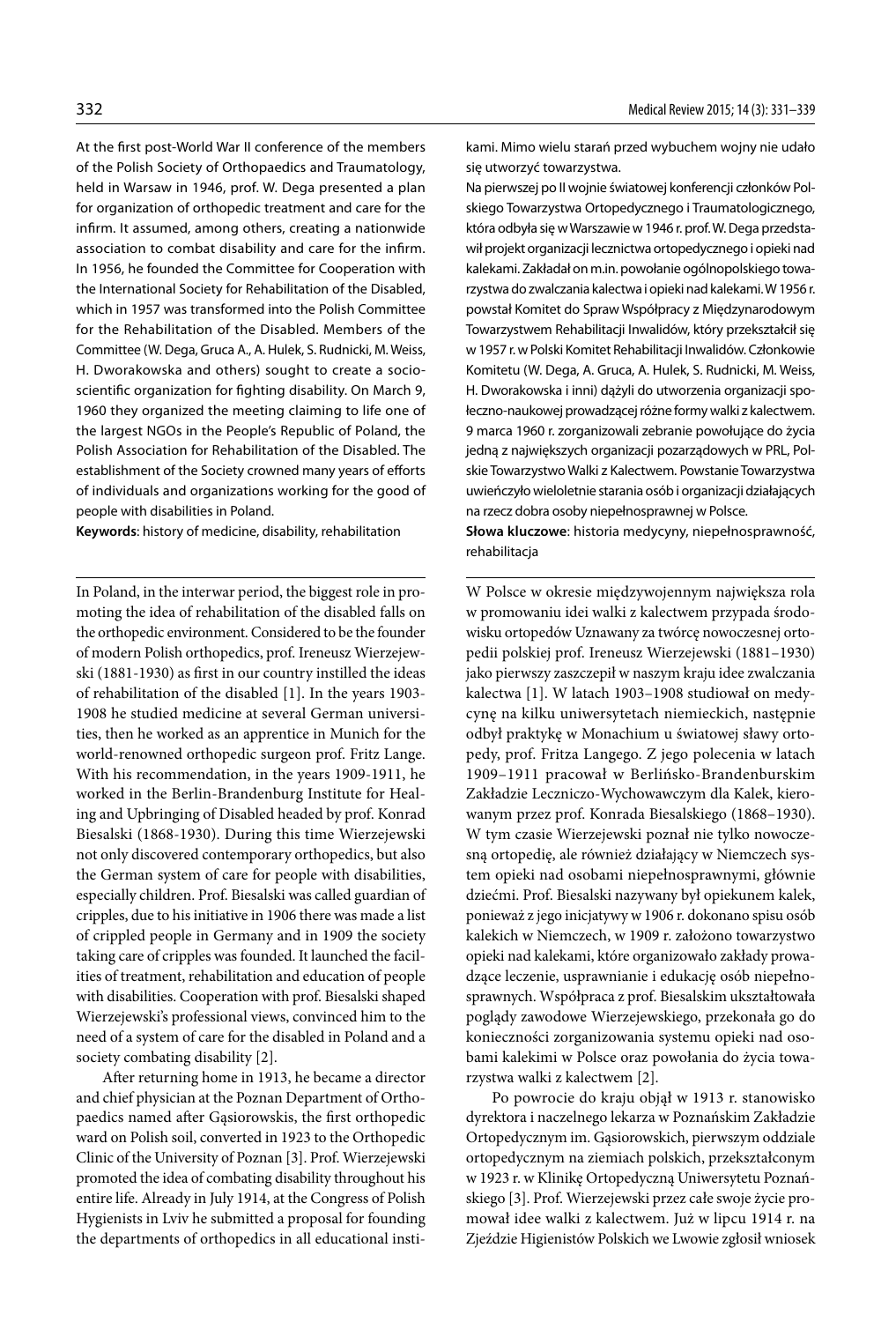

**Figure 1. Prof. Ireneusz Wierzejewski. Source: National Digital Archive. Sign. 1-W-620-1 Rycina 1. Prof. Ireneusz Wierzejewski. Źródło: Narodowe Archiwum Cyfrowe. Sygnatura 1-W-620-1**

tutions operating in Poland. At the XXII Congress of Polish Surgeons in Warsaw in 1926 he delivered a speech *On the organization of care for the disabled and crippled*, which was not received with a particular interest in the medical community. During the 1929 General National Exhibition in Poznań, he organized a pavilion showing the progress of orthopedics for the treatment of dysfunctions of the locomotor system and presented the latest orthopedic products. These actions resulted in declarations from the representative of the Ministry of Labour and Social Welfare to establish a number of institutions providing treatment and education of children with disabilities in Poland [4, 5]. In March 1928, prof. Wierzejewski was elected senator. In his election campaign he repeatedly raises the issue of the fight against disability. Helpful in achieving this target was to be the law on the care for the handicapped and crippled and "the widest possible social support ", i.e. founding a national association to combat disability. The most extensive speech by prof. Wierzejewski on the need for organizing the German-like system of care for cripples in Poland took place on March 7, 1929 in the Senate of the Polish Republic. He argued in the parliament that the key solution to the problem of disability in Poland was passing a bill that would oblige the state institutions to conduct statistics of persons with disabilities and regulate the duties of the state towards the citizens affected by disabilities [6]. His own concept of a comprehensive system of care for the crippled based on the organization of facilities for the crippled he presented at the meeting of the Warsaw Medical Society on May 14, 1929 [7].

utworzenia na wszystkich wszechnicach działających na ziemiach polskich katedr ortopedii. Uczestnicząc w XXII Zjeździe Chirurgów Polskich w Warszawie w 1926 r. wygłosił referat pt. *W sprawie organizacji opieki nad kalekimi i ułomnymi*, który nie wzbudził szczególnego zainteresowania środowiska lekarskiego. W czasie Powszechnej Wystawy Krajowej w 1929 r. w Poznaniu zorganizował pawilon przedstawiający postępy ortopedii w leczeniu dysfunkcji narządów ruchu oraz zaprezentował najnowsze produkty zaopatrzenia ortopedycznego. Działania te spowodowały deklaracje przedstawiciela Ministerstwa Pracy i Opieki Społecznej utworzenia w Polsce szeregu instytucji prowadzących leczenie i naukę dzieci kalekich [4, 5]. W marcu 1928 r. prof. Wierzejewski został wybrany senatorem RP. W swojej kampanii wyborczej wielokrotnie podnosił problem walki z kalectwem. Pomocne w jego rozwiązaniu miało być uchwalenie ustawy o opiece nad kalekami i ułomnymi oraz "jak najszersze oparcie tej sprawy o czynniki społeczne", czyli powołanie do życia ogólnopolskiego towarzystwa walki z kalectwem. Najobszerniejsze wystąpienie prof. Wierzejewskiego dotyczące potrzeby stworzenia zorganizowanego na wzór niemiecki systemu opieki nad kalekami w Polsce miało miejsce 7 marca 1929 r. w Senacie RP. Przekonywał w nim parlamentarzystów, że kluczowym rozwiązaniem problemu kalectwa w Polsce będzie uchwalenie ustawy, która zobowiązywałaby instytucje państwowe do prowadzenia statystyki osób niepełnosprawnych i regulowałaby obowiązki państwa wobec obywateli dotkniętych kalectwem [6]. Własną koncepcję systemu kompleksowej opieki nad kalekami opartego na organizacji zakładów dla kalek przedstawił na posiedzeniu Towarzystwa Lekarskiego Warszawskiego 14 maja 1929 r. [7].

17 listopada 1928 r. w Poznaniu, z inicjatywy prof. Wierzejewskiego odbył się I Zjazd Polskiego Towarzystwa Ortopedycznego. Wygłaszając słowo wstępne, przekonywał uczestników Zjazdu, że 80% osób kalekich można całkowicie wyleczyć: *…z ogromnej liczby żebraków, będących ciężarem społeczeństwa, można przez odpowiednie zabiegi stworzyć równorzędnych nam obywateli, zdolnych do zarobkowania…*[8]. Opierając się na doświadczeniach niemieckich prof. Wierzejewski szacował, że w Polsce jest ok. 60000 ułomnych dzieci do 14 roku życia, nie licząc inwalidów pracy i inwalidów wojennych. Niestety ambitne plany prof. Wierzejewskiego związane z organizacją systemu opieki nad kalekami i utworzeniem ogólnopolskiego towarzystwa walki z kalectwem przerwała w dniu 8 marca 1930 r. jego przedwczesna śmierć [9].

Dzieło prof. Wierzejewskiego kontynuowali lekarze zrzeszeni w Polskim Towarzystwie Ortopedycznym. Na łamach organu Towarzystwa, "Chirurgii Narządów Ruchu i Ortopedii Polskiej" ukazało się szereg artykułów wspierających idee walki z kalectwem. Na szczególną uwagę zasługuje praca dr. Mieczysława Kosińskiego (1883–1940) ze Szpitala Ortopedycznego w Krakowie pt.: *Polska a mię-*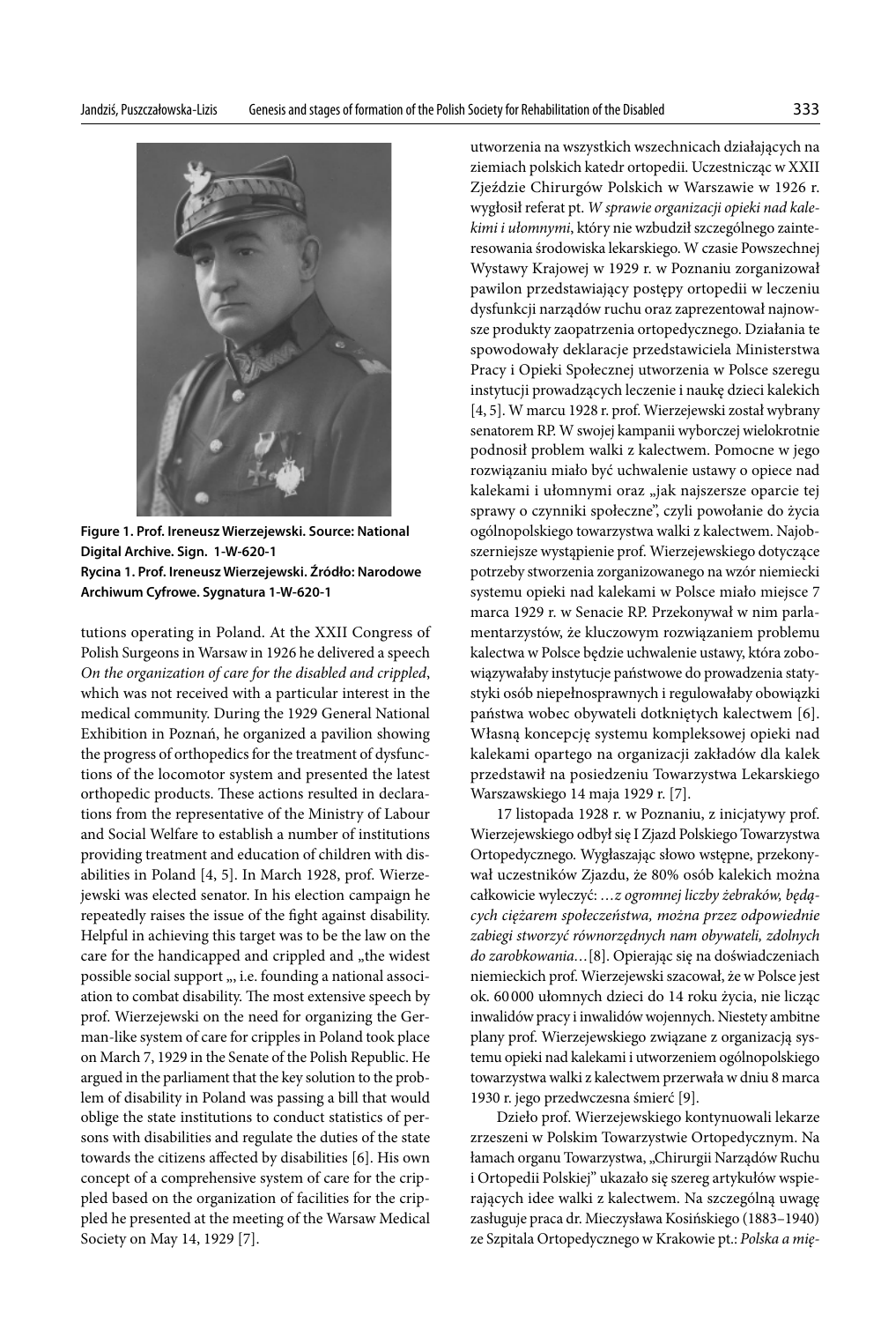On November 17 , 1928, in Poznan, on the initiative of prof. Wierzejewski, the First Congress of Polish Orthopaedic Association took place. Delivering the foreword he argued that 80% of crippled people can be completely cured: ... *with a huge number of beggars, who are a burden of the society, the appropriate treatment can create fully functional citizens capable of earning* ... [8]. Based on the German experiences, professor Wierzejewski estimated that there are about 60 000 maimed children below the age of 14 in Poland, not counting the invalids of work and war invalids. Regretfully, prof. Wierzejewski's ambitious plans to organize the system of care for the infirm and found national societies struggling with disability were interrupted on March 8, 1930 by his early death [9].

Prof. Wierzejewski's efforts were continued by the doctors gathered in the Polish Orthopaedics Society. On the pages of their magazine "Polish Musculoskeletal System Surgery and Orthopedics" it published a series of articles supporting the idea of fighting with disability. Particularly noteworthy is the work of dr. Mieczyslaw Kosinski (1883- 1940) from the Orthopaedic Hospital in Krakow entitled: *Poland and international issue of care for the handicapped*. The author presented the organization of care for the handicapped in developed countries, while noting the lack of such a system in Poland. A significant improvement could have been brought by the establishment of the society to combat disability, because ... *in highly civilized societies about a hundred years ago were founded associations aimed at treatment and training of crippled young people, in Germany the societies for the protection of maimed children were scattered all over the country, providing the facilities for treatment and training of maimed children* ... The rest of the article reads: ... *We need the activity broadly bringing to the social strata the awareness about childhood disability, different manifestations of imminent disability, diseases leading to disability and the treatment of these diseases* ... Dr. Kosinski mentions that in 1925, Germany had 78 centers with 11 000 beds. Referring to the First World Conference of Maimed Children Care, which took place in late July and early August 1929 in Geneva, dr. Kosinski regrets that representatives of our country did not take part in it [10].

Another attempt to found a society of care for the disabled in Poland was made at the IV Congress of Polish Orthopaedic Association in Lviv in 1933 (during the convention the organization's name was changed to: Polish Society of Orthopaedics and Traumatology). The first session of the convention was devoted to the care for the crippled in Poland. Minister of Social Welfare was represented by the head of department dr. Przywieczerski. Speeches were given by the following orthopedists: dr. Mieczyslaw Kosinski from Krakow and dr. Henry Cetkowski (1883-1955) from Poznan and the representative of the Ministry of Social Welfare dr. Witold Reklewski.

Dr. M. Kosinski in his speech *Organization of care for cripples and maimed children* argued that worldwide the *dzynarodowe zagadnienie opieki nad kalekami.* Autor przedstawił w niej organizację opieki nad dziećmi kalekimi w rozwiniętych krajach świata, stwierdzając jednocześnie brak takiego systemu w Polsce. Znaczącą poprawę sytuacji mogłoby spowodować powołanie towarzystwa walki z kalectwem, bowiem *w społeczeństwach o wysokiej kulturze już lat temu sto powstały stowarzyszenia mające na celu leczenie i szkolenie kalek młodocianych, powstały w Niemczech rozsiane po całym kraju Towarzystwa Opieki nad dzieckiem ułomnym, zakładające zakłady dla leczenia i szkolenia dzieci ułomnych….* W dalszej części artykułu czytamy: *Tu potrzebna jest akacja uświadamiająca szerokie warstwy społeczeństwa o kalectwach wieku dziecięcego, o różnych objawach grożącego kalectwa, o chorobach prowadzących do kalectwa, o leczeniu tychże chorób…* Dr Kosiński nadmieniał, że w roku 1925 w Niemczech było 78 ośrodków dysponujących 11 000 łóżek. Nawiązując do Pierwszej Światowej Konferencji dla spraw Opieki nad Dzieckiem Ułomnym, jaka miała miejsce na przełomie lipca i sierpnia 1929 r. w Genewie, dr Kosiński ubolewał, że nie wzięli w niej udziału przedstawiciele naszego kraju [10].

Kolejną próbę powołania towarzystwa opieki nad kalekami w Polsce podjęto na IV Zjeździe Polskiego Towarzystwa Ortopedycznego we Lwowie w 1933 r. (w trakcie zjazdu nastąpiła zmiana nazwy towarzystwa na: Polskie Towarzystwo Ortopedii i Traumatologii). Pierwsza sesja programowa zjazdu poświęcona była opiece nad kalekami w Polsce. Ministra opieki społecznej reprezentował naczelnik wydziału dr Przywieczerski. Referaty przedstawili ortopedzi: dr Mieczysław Kosiński z Krakowa i dr Henryk Cetkowski (1883–1955) z Poznania oraz przedstawiciel Ministerstwa Opieki Społecznej dr Witold Reklewski.

Dr M. Kosiński w swoim wystąpieniu: *Organizacja opieki nad kalekami, dziećmi ułomnemi* dowodził, że na całym świecie zagadnienia pomocy osobom dotkniętym kalectwem przestały być filantropią, zależną od dobrej woli organizacji społecznych pomagającym kalekim, ale należą do obowiązków państwa. Najpilniejszym problemem do rozwiązania w Polsce jest zorganizowanie ośrodków leczących kalekie dzieci, by w przyszłości mogły samodzielnie pracować i nie były zmuszone zwracać się do państwa o pomoc [11].

W kolejnym wystąpieniu: *Rozważania na temat opieki nad kalekami młodocianymi w Polsce* dr H. Cetkowski, przedstawił Ustawę Sejmu Pruskiego z 1920 r. Twierdził, że jest ona dobrym przykładem, sprawdzonym już w praktyce i może stanowić wzór do rozwiązania problemów kalectwa w Polsce. Tym bardziej że wspomniana ustawa stanowiła podstawę rezolucji pierwszej światowej konferencji dla spraw opieki nad dzieckiem ułomnym, zwołanej w lipcu 1929 r. w Genewie przez Międzynarodowe Towarzystwo Opieki nad Dzieckiem Ułomnym. Dr Cetkowski zwracał uwagę na problem społeczny i eko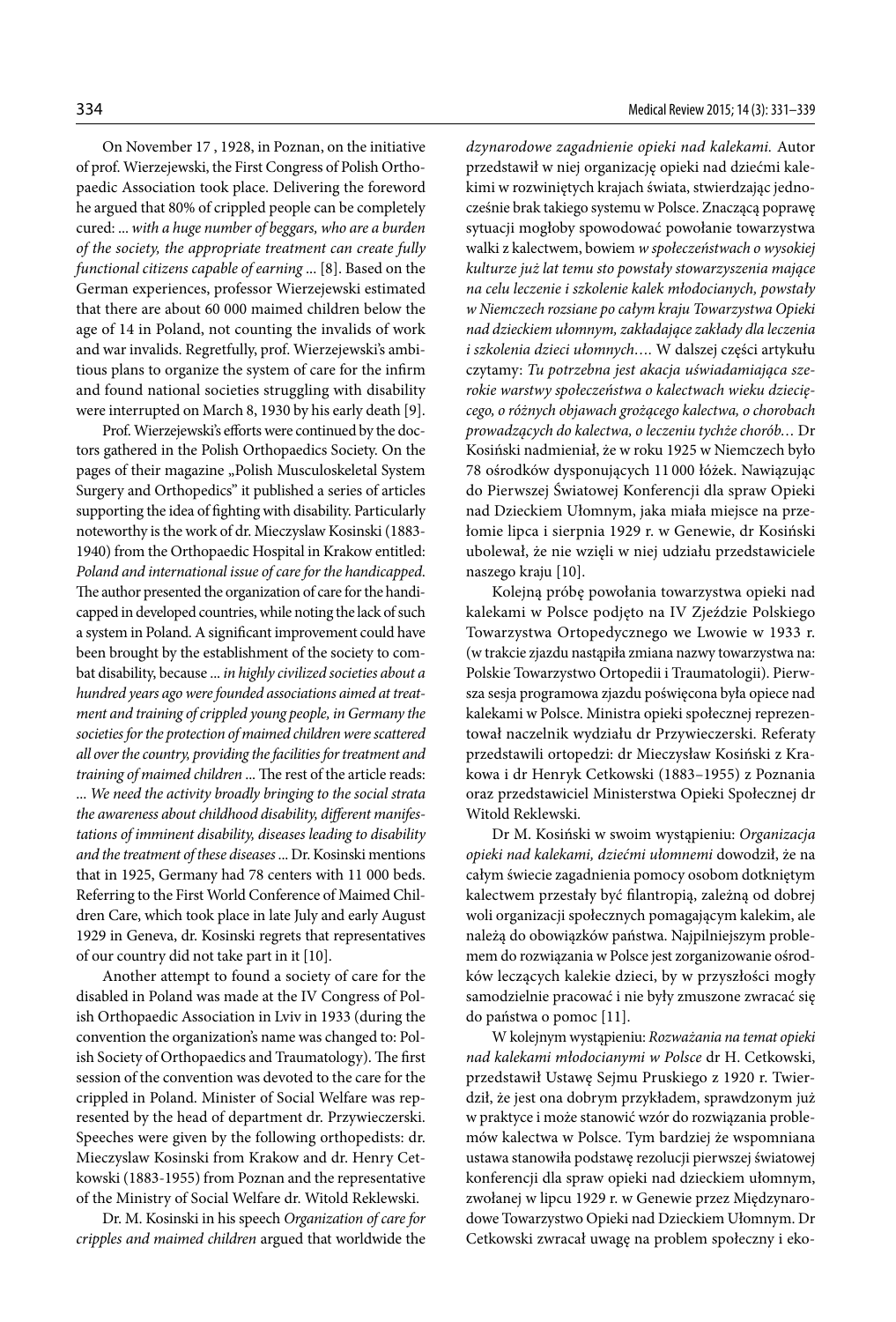issues of assistance to people affected by disability were no longer philanthropy dependent on the good will of the community organizations to help the crippled, but the responsibility of the state. The most urgent problem to be solved in Poland is organizing the centers of healing crippled children so that in the future they are able to work independently and are not forced to turn to the state for help [11].

In another speech: *Reflections on the care of handicapped young adults in Poland,* dr. H. Cetkowski, presented the Prussian Parliament Act of 1920. He claimed that it was a good example, already proven in practice and could be a model to solve the problems of disability in Poland. What is more, the said Act was the basis for the resolution of the first World conference on the issues of maimed children care convened in July 1929 in Geneva by the International Society for Maimed Child Care. Dr. Cetkowski drew attention to the social and economic problem of disability: ... *We should begin, first of all, from the public awareness and*  instilling the principle that a crippled and lame person, the *one who is generally the object of ridicule, should not be at most the subject of pity, but is a citizen, who can insist on the physical, spiritual and social equality. Let people understand that the imperfect but reasonably trained one becomes a full-fledged citizen, and not only is it a burden to the society, but it brings income* ... [12].

A representative of the Ministry of Social Welfare, dr. W. Reklewski, delivered a speech: *Care for the crippled in Poland*. He described the current aid to war invalids and persons with different types of cripples in Poland and the funds spent annually from the state budget for these purposes [13].

At the end of the Fourth Congress, Polish orthopaedists ... *with a sense of responsibility for the care of cripples, invalids and crippled children in Poland* ... adopted the resolution addressed to the state authorities. It postulated opening of therapeutic and educational facilities for young cripples, keeping the statistics of crippled people, establishment of the departments of orthopedics in all Polish universities and the organization of associations cooperating with the International Association of Crippled Child Care. The congress chose the committee dealing with the care of the infirm and supervising the fulfillment of these demands. The committee members were: dr. M. Kosinski, dr. H. Cetkowski and dr. R. Zielinski [14].

Although the resolutions of the IV Congress were welcomed by the Ministry of Social Welfare, the economic situation in the country due to the deepening crisis and rapidly rising unemployment was not conducive to implementation of the demands of the orthopedists. It was difficult to convince the authorities to create jobs for disabled people in a situation when jobs were missing for many healthy and able-bodied people. It was not until 1937 when the economic situation improved, which initiated actions for the crippled people. The Minister of Social Welfare issued Circular No. 21/37 of 25 March, 1937, on the registration of nomiczny kalectwa: *Zacząć trzeba przedewszystkiem od uświadomienia społeczeństwa i wpojenia mu zasady, że kaleka, ułomny, ten z reguły przedmiot pośmiewiska, nie może być co najwyżej przedmiotem litości, lecz jest obywatelem, mogącym domagać się równouprawnienia fizycznego, duchownego i towarzyskiego. Niech zrozumieją ludzie, że ułomny, lecz racjonalnie wyszkolony, staje się pełnowartościowym obywatelem i nie tylko nie jest społeczeństwu ciężarem, ale przysparza mu dochodu* [12].

Przedstawiciel Ministerstwa Opieki Społecznej dr W. Reklewski wygłosił referat: *Opieka nad kalekami w Polsce.* Przedstawił w nim obecny stan pomocy inwalidom wojennym i osobom z różnymi rodzajami kalectw w Polsce oraz środki finansowe wydatkowane corocznie z budżetu państwa na te cele [13].

Na zakończenie obrad IV Zjazdu ortopedzi polscy: *w poczuciu odpowiedzialności za opiekę nad kalekami, inwalidami i ułomnymi dziećmi w Polsce* przyjęli uchwały skierowane do władz państwowych. Postulowano w nich otwarcie zakładów leczniczo-wychowawczych dla młodocianych kalek, prowadzenie statystyki osób kalekich, utworzenie katedr ortopedii przy wszystkich polskich uniwersytetach oraz organizację stowarzyszenia współpracującego z Międzynarodowym Towarzystwem Opieki nad Dzieckiem Kalekim. Zjazd wybrał komitet zajmujący się sprawą opieki nad kalekami i czuwający nad spełnieniem powyższych postulatów. W skład komitetu weszli: dr M. Kosiński, dr H. Cetkowski i dr R. Zieliński [14].

Pomimo że uchwały IV Zjazdu zostały przychylnie przyjęte przez Ministerstwo Opieki Społecznej to sytuacja ekonomiczna w kraju związana z pogłębiającym się kryzysem i lawinowo wzrastającym bezrobociem nie sprzyjała realizacji postulatów środowiska ortopedów. Trudno bowiem było przekonać władze do konieczności tworzenia miejsc pracy dla osób niepełnosprawnych w sytuacji, kiedy brakowało pracy dla wielu zdrowych i sprawnych ludzi. Dopiero w roku 1937, kiedy sytuacja gospodarcza uległa poprawie rozpoczęto działania na rzecz osób kalekich. Minister Opieki Społecznej wydał Okólnik nr 21/37 z dnia 25 marca 1937 r. w sprawie rejestracji kalectw u dzieci. Począwszy od 1 lipca 1937 r. zobowiązywał on lekarzy ośrodków zdrowia do rejestracji dzieci do lat 15 dotkniętych kalectwem narządu ruchu, wzroku, słuchu, mowy lub innych w oparciu o załączoną instrukcję. Jak podaje prof. Adolf Wojciechowski (1886–1945) w artykule: *Na marginesie walki z kalectwem w Polsce,* zaawansowane były również prace nad powstaniem ogólnopolskiego Towarzystwa Zwalczania Kalectwa i Opieki nad Kalekami. Dzięki zaangażowaniu dyrektora J. Adamskiego z Ministerstwa Opieki Społecznej oraz dr. Rostowskiego i dr. Zacherta powstał projekt statutu towarzystwa *… pomyślany jako wzór ramowy dla przyszłej organizacji mającej na celu zjednoczenie, zorganizowanie i uporządkowanie spraw walki z kalectwem i roztoczenie opieki nad kalekami.*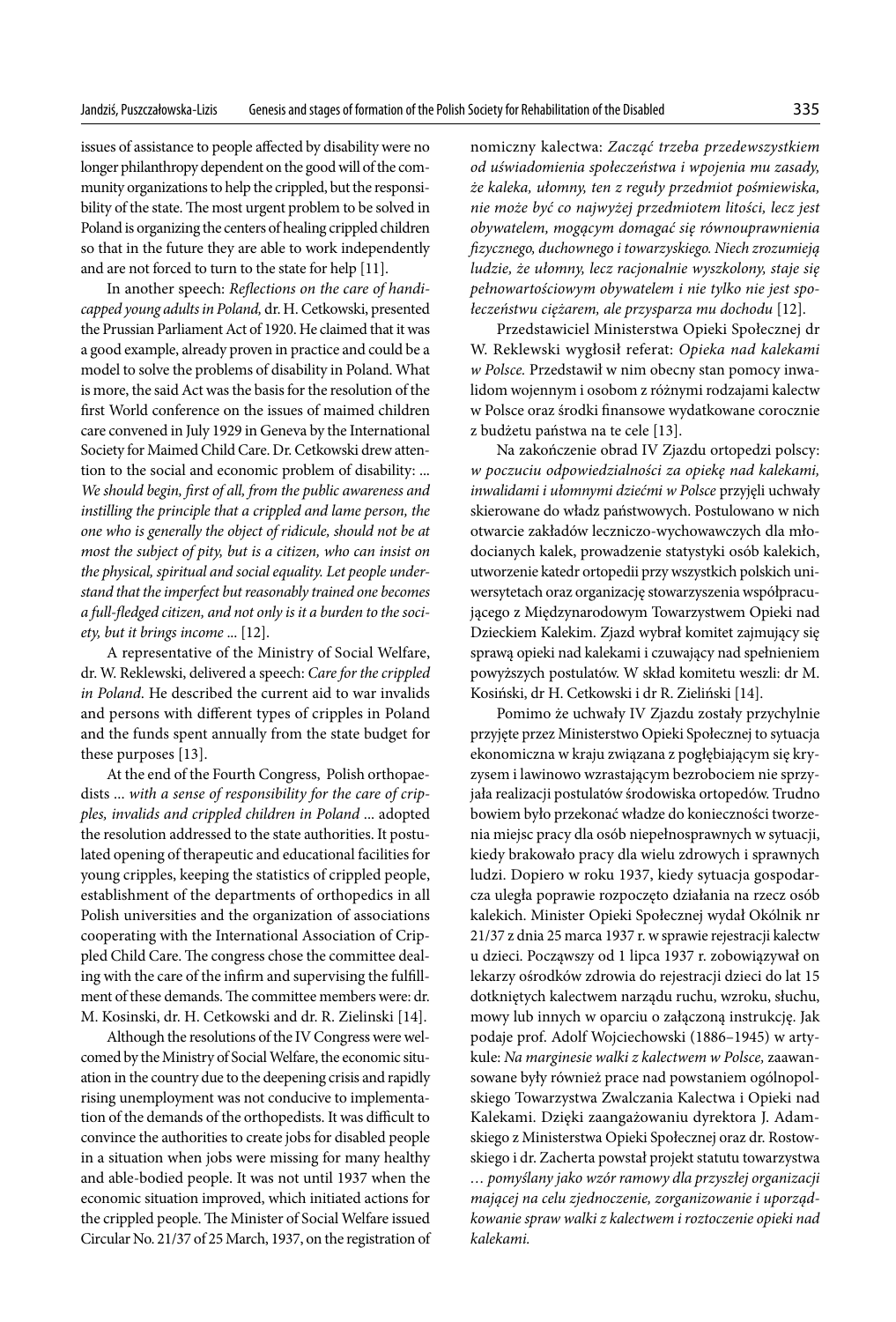disability in children. Starting from July 1, 1937 it imposed on the doctors in health centers to register children under the age of 15 suffering from locomotor, vision, hearing, speech or other disability according to the attached instructions. Prof. Adolf Wojciechowski (1886-1945) in the article: *On the margins of the fight against disability in Poland* reports that work on the creation of a National Society of fighting disability and care for the crippled was advancing. Thanks to the commitment of director J. Adamski from the Ministry of Social Welfare, dr. Rostowski and dr. Zachert, a statute of the society was drafted ... *as a model framework for the future organization aiming to unite, organize and manage the matters referring to the struggle with disability and caring for the crippled* ...

In accordance with the provisions of the statute the Society for Combating disability and care for the crippled had the following objectives:

- Organizes and maintains medical institutions, hospitals, clinics and ancillary facilities whose task will be to provide medical assistance to the widest layers of the poor cripples,
- *Supports the scientific work in the field of medical treatment of cripples,*
- *Conducts statistics on the prevalence of disability,*
- *Publishes scientific papers and periodicals on disabilities, also arranges lectures and talks and, finally, convenes congresses in connection with the disability,*
- *Promotes among the general public all the achievements of science concerning disability,*
- *Maintains the closest possible liaison with institutions and individuals both at home and abroad, seeking the same goal,*
- *Organizes and supports facilities and institutions with the aim of general and professional training of cripples and providing them with work,*
- *Organizes and supports all the initiatives to prevent disability ...* [15].

Despite the advanced work in the Ministry of Social Welfare, repeated appeals from the orthopedic environment and enormous social needs, the society for rehabilitation of the disabled in Poland was not founded before the outbreak of World War II.

 After the war, the problem of founding the society of fighting disability was raised by prof. Viktor Dega (1896- 1995) at the conference of the Polish Association of Orthopaedics and Traumatology held on January 14-15, 1946 in Warsaw. In the extensive report *Project of organizing orthopedic treatment and care for cripples* he said ... *This association, as the representative of the society, can play a big role in the implementation of care for cripples through cooperation with orthopedic centers, with its orthopedic hospitals and dormitories and school for cripples. The creation of this association is desirable ...* [ 16].

The new government in People's Republic of Poland, especially in the Stalinism period, did not allow for the

Zgodnie z zapisami projektu statutu Towarzystwa Zwalczania Kalectwa i Opieki nad Kalekami miało ono realizować następujące cele:

- *organizuje i utrzymuje zakłady lecznicze, szpitale, przychodnie i zakłady pomocnicze, których zadaniem ma być udostępnienie pomocy lekarskiej jak najszerszym warstwom niezamożnych kalek,*
- *popiera prace naukowe z dziedziny opieki lekarskiej nad kalekami,*
- *prowadzi prace statystyczne dotyczące rozpowszechnienia kalectwa,*
- *ogładza i wydaje prace naukowe i pisma periodyczne dotyczące kalectw, jako też urządza odczyty i pogadanki, wreszcie zwołuje zjazdy mające związek z kalectwem,*
- *popularyzuje wśród ogółu wszelkie zdobycze nauki w sprawie kalectw,*
- *utrzymuje jak najściślejszą łączność z instytucjami i osobami zarówno w kraju, jak i za granicą, dążącymi do tego samego celu,*
- *organizuje i popiera zakłady i instytucje celem szkolenia ogólnego i fachowego kalek oraz dostarczenia im pracy,*
- *organizuje i popiera wszelkie poczynania zdążające do zapobiegania kalectwom…* [15]*.*

Pomimo zaawansowanych prac w Ministerstwie Opieki Społecznej, wielokrotnym apelom środowiska ortopedów i ogromnym potrzebom społecznym do wybuchu II wojny światowej nie udało się w Polsce powołać do życia towarzystwa walki z kalectwem.

Po zakończeniu wojny problem powstania towarzystwa walki z kalectwem poruszył prof. Wiktor Dega (1896–1995) na konferencji Polskiego Towarzystwa Ortopedycznego i Traumatologicznego, która odbyła się w dniach 14–15 stycznia 1946 r. w Warszawie. W obszernym referacie *Projekt organizacji lecznictwa ortopedycznego i opieki nad kalekami* powiedział: *Towarzystwo to, jako przedstawicielstwo społeczeństwa, może odegrać dużą rolę w realizacji akcji opieki nad kalekami przez współpracę z ośrodkami ortopedycznymi, z jego szpitalami i internatami szkolno-ortopedycznymi oraz szkołą dla kalek. Powołanie do życia tego towarzystwa jest pożądane* [16]*.* 

Nowa władza w Polsce Ludowej, zwłaszcza w okresie stalinizmu, nie pozwalała na rejestrację stowarzyszeń mających nawet najszczytniejsze cele społeczne. Dlatego dopiero w 1956 r. za zgodą Ministerstwa Pracy i Opieki Społecznej, Ministerstwa Zdrowia, Ministerstwa Oświaty i Związku Spółdzielni Inwalidów powstał Polski Komitet do spraw współpracy z Międzynarodowym Towarzystwem Rehabilitacji Inwalidów, który w 1957 r. przekształcił się w Polski Komitet Rehabilitacji Inwalidów. Jego przewodniczącym został dr Aleksander Hulek (1916–1993), członkami komitetu byli: dr Bolesław Bielecki, doc. dr Janina Doroszewska, Ludwik Kempiński, Helena Larkowa, Alicja Okońska, Jadwiga Pate, Maria Pągowska, Krystyna Zarębska i Maria Oyrzanowska.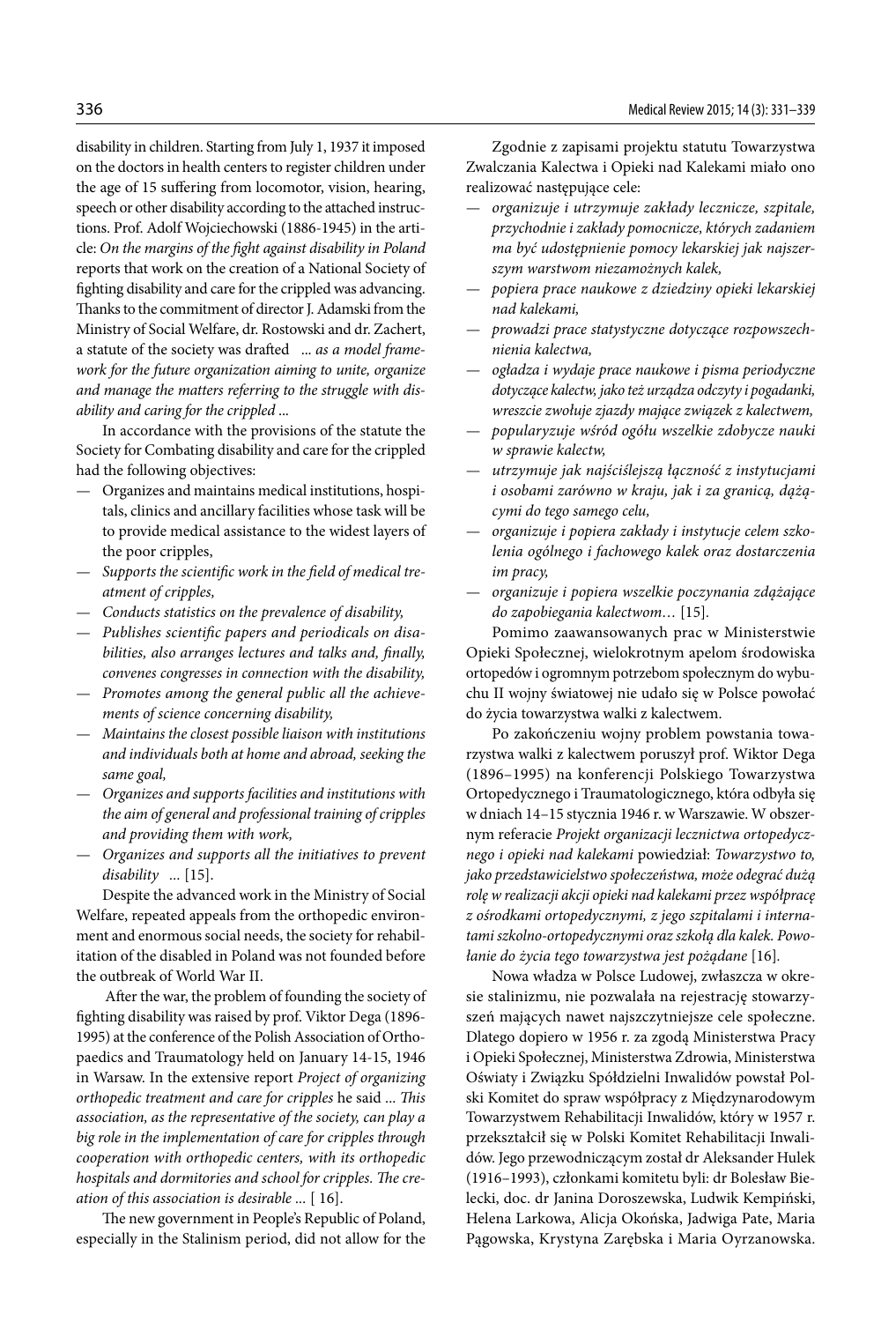

**Figure 2. Prof. Wiktor Dega. Source: Chronicle of Ist Rehabilitation Clinic in Poznań Rycina 2. Prof. Wiktor Dega. Źródło: Kronika I Kliniki Rehabilitacji AM w Poznaniu**

registration of associations with even the most noble social goals. Therefore, only in 1956 with the consent of the Ministry of Labour and Social Welfare, Ministry of Health, Ministry of Education and the Association of Invalids' Cooperatives, the Polish Committee for Cooperation with the International Society for Rehabilitation of the Disabled was founded, which in 1957 became a Polish Committee for the Rehabilitation of the Disabled. Its chairman is dr. Alexander Hulek (1916-1993), the members of the committee have been: dr. Boleslaw Bielecki, doc. Janina Doroszewska, Ludwik Kempinski, Helena Larkowa, Alicja Okońska, Jadwiga Pate, Maria Pągowska, Krystyna Zarębska and Maria Oyrzanowska. The main objective of the committee was a collaboration with the International Society for the Care of cripples, participation in committees operating within the society, the opportunity to participate in international congresses and courses and cooperation with organizations and individuals involved in the dynamically developing rehabilitation.

The Committee has held seven meetings, the most important of which took place in Warsaw on November 28 , 1958. It was attended by, among others, prof. W. Dega, prof. A. Gruca, dr. A. Nauman, dr. B. Bielecki, dr. H. Dworakowska, dr. S. Rudnicki, doc. dr. M. Weiss and dr. A. Hulek. In the discussion prof. W. Dega convinced of the need for the establishment of a national society dealing with the affairs of rehabilitation of invalids in the broadest sense. The meeting decided to start the Polish Association for Rehabilitation of the Disabled, pledged the Polish ComGłównym celem działania komitetu była współpraca z Międzynarodowym Towarzystwem Opieki nad Kalekami, uczestnictwo w komisjach działających w ramach tego towarzystwa, możliwość udziału w międzynarodowych kongresach i kursach oraz współpraca z organizacjami i osobami zajmującymi się dynamicznie rozwijającą się rehabilitacją.

Komitet odbył siedem posiedzeń, najważniejsze z nich miało miejsce w Warszawie 28 listopada 1958 r. Wzięli w nim udział m. in. prof. W. Dega, prof. A. Gruca, dr A. Nauman, dr B. Bielecki, dr H. Dworakowska, dr S. Rudnicki, doc. dr M. Weiss i dr A. Hulek. W dyskusji prof. W. Dega przekonywał o konieczności powołania ogólnopolskiego towarzystwa zajmującego się sprawami rehabilitacji inwalidów w jak najszerszym rozumieniu. Zebrani podjęli decyzję o powołaniu Polskiego Towarzystwa Walki z Kalectwem, zobowiązali Polski Komitet do spraw Rehabilitacji Inwalidów do opracowania statutu towarzystwa i przygotowania zebrania założycielskiego [17].

Polskie Towarzystwo Walki z Kalectwem (TWK) powstało 9 marca 1960 r. na zebraniu założycielskim w Instytucie Głuchoniemych i Ociemniałych w Warszawie. Pierwszym prezesem został wybrany prof. Wiktor Dega [18].

Polskie Towarzystwo Walki z Kalectwem zapisało wspaniałą kartę w historii rehabilitacji osób niepełnosprawnych w Polsce. Jego największe osiągnięcia przypadają na okres Polskiej Rzeczpospolitej Ludowej. Stanowiło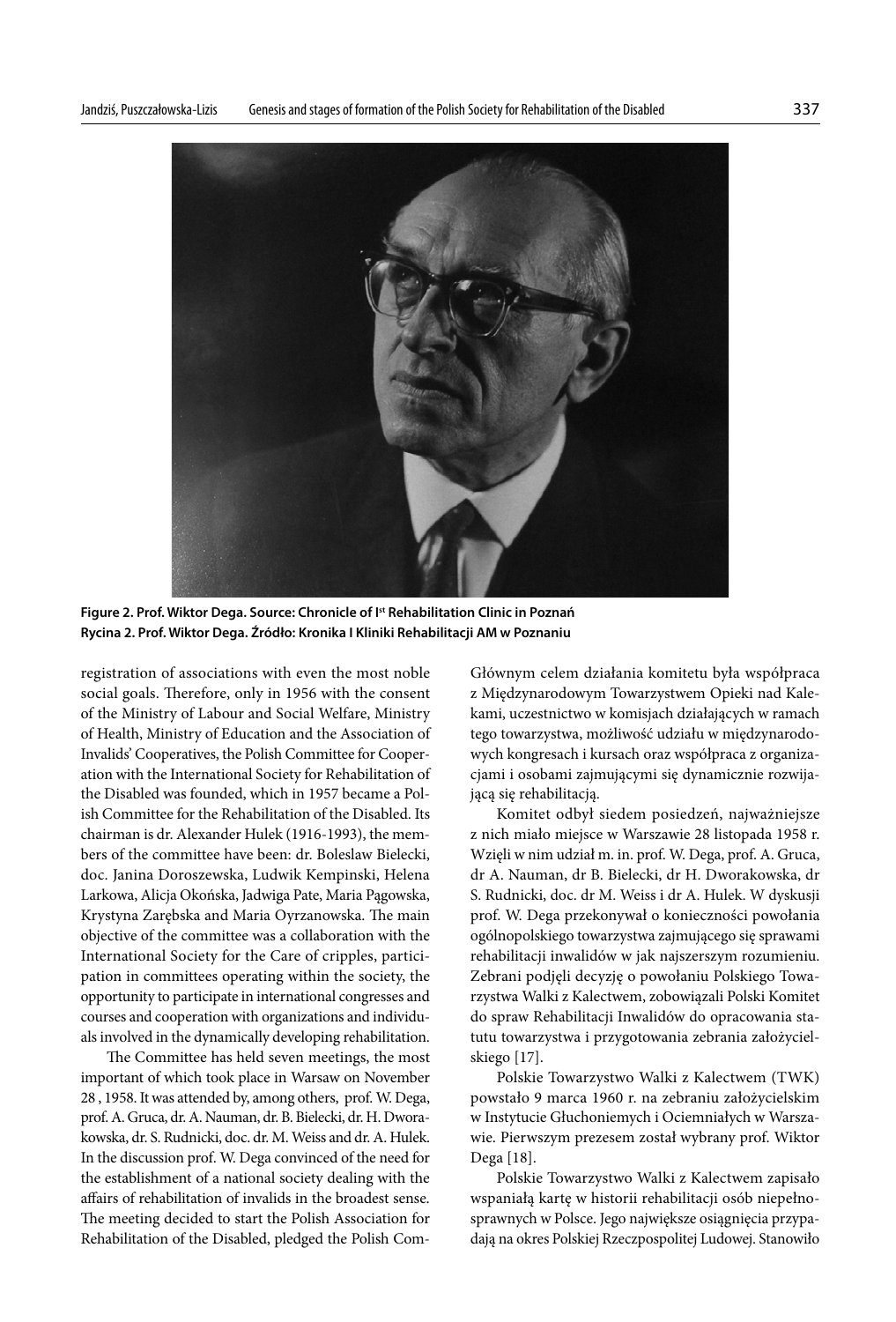mittee for the Rehabilitation of Invalids to write a statute of the association and prepare the founding meeting [17].

Polish Association for Rehabilitation of the Disabled (TWK) was established on March 9, 1960. At the founding meeting of the Institute for the Deaf and Blind in Warsaw. The first president was elected prof. Wiktor Dega [18].

Polish Association for Rehabilitation of the Disabled (TWK) has written down a great page in the history of rehabilitation of people with disabilities in Poland. Its greatest achievements fall for the period of People's Republic of Poland. This represented the largest non-governmental organization acting in the wider rehabilitation. It was created by eminent scientists and practitioners who treated the assistance to disabled people as a social service. TWK activity has had a significant impact on the development of rehabilitation in Poland [19].

#### **Summary**

In the mid-war period, the biggest role in promoting the idea of combating disabilities and activities aimed at setting up a national association to combat disability is attributed to the precursors of orthopedics, especially prof. Ireneusz Wierzejewski.

Prof. Wiktor Dega after the end of World War II in 1946 initiated a proposal to create a society fighting disability, but only in 1956 the Polish Committee for Cooperation with the International Society for Rehabilitation of the Disabled was founded, which in 1957 became a Polish Committee for the Rehabilitation of the Disabled. On March 9, 1960 its members created a nationwide socio-scientific organization – Polish Association for Combating Disabilities. It is headed by the founder of rehabilitation in Poland, prof. Wiktor Dega. So long awaited by the society, the Polish association has made a significant contribution to the development of rehabilitation in our country. This was due to working in the TWK ranks doctors of various specialties, educators, psychologists, Masters of physical education in rehabilitation and many people of good will who want to help people with disabilities.

#### **Bibliography / Bibliografia**

- 1. Lubecki M. Rehabilitacja medyczna w Polsce przed rokiem 1950. Profesor Ireneusz Wierzejewski oraz jego uczniowie – Franciszek Raszeja i Wiktor Dega. Hygeia Public Health 2011;46 (3):396–400.
- 2. Łempicki A. Ireneusz Wierzejewski (1881-1930). Chir Narzadow Ruchu Ortop Pol 1981;6:589–593.
- 3. Przychodzki M. Ireneusz Wierzejewski twórca pierwszej katedry ortopedii w Polsce. Chir Narzadow Ruchu Ortop Pol 1964;2:269–275.
- 4. Czubak J. Prof. Marian Ireneusz Teodor Wierzejewski 1881– 1930 – twórca ortopedii polskiej. Ortop Traumatol Rehab 2013; 15: 30–37 (suplement 1).
- 5. Przychodzki M. Zarys historii ortopedii polskiej. Chir Narzadow Ruchu Ortop Pol 1949;1-2:7–19.

największą organizację pozarządową działającą w szeroko pojętej rehabilitacji. Stworzyli ją wybitni naukowcy i praktycy, którzy sprawy pomocy osobom niepełnosprawnym traktowali jako służbę społeczną. Działalność TWK miała znaczący wpływ na rozwój rehabilitacji w Polsce [19].

#### **Podsumowanie**

W okresie międzywojennym największa rola w promowaniu idei walki z kalectwem i działań na rzecz utworzenia ogólnopolskiego towarzystwa walki z kalectwem przypada prekursorom ortopedii, a szczególnie prof. Ireneuszowi Wierzejewskiemu.

Po zakończeniu II wojny światowej z propozycją utworzenia towarzystwa walki z kalectwem wystąpił w 1946 r. prof. Wiktor Dega, ale dopiero w 1956 r. powstał Polski Komitet do spraw współpracy z Międzynarodowym Towarzystwem Rehabilitacji Inwalidów, który w 1957 r. przekształcił się w Polski Komitet Rehabilitacji Inwalidów. Jego członkowie doprowadzili do powstania 9 marca 1960 r. ogólnopolskiej organizacji społeczno- -naukowej – Polskiego Towarzystwa Walki z Kalectwem. Na jego czele stanął twórca rehabilitacji w Polsce prof., Wiktor Dega. Tak długo oczekiwane przez społeczeństwo polskie towarzystwo wniosło znaczący wkład w rozwój rehabilitacji w naszym kraju. Stało się tak dzięki działającym w szeregach TWK lekarzom różnych specjalności, pedagogom, psychologom, magistrom wychowania fizycznego pracującym w rehabilitacji i wielu ludzi dobrej woli pragnącym nieść pomoc osobom niepełnosprawnym.

- 6. Przybył K. Ireneusz Wierzejewski jego praca w zakładzie ortopedycznym Konrada Biesalskiego w latach 1909 – 1911 i jego wpływ na poglądy zawodowe pierwszego w Polsce profesora ortopedii. Arch Hist Filoz Med 1999; 62 (4):605–614.
- 7. Wierzejewski I. Zakłady lecznicze dla kalek. Protokół posiedzenia Towarzystwa Lekarskiego Warszawskiego poświęconego sprawom szpitalnictwa z dnia 14 maja 1929 r. Pamiętnik Towarzystwa Lekarskiego Warszawskiego 1930; 124:59–62.
- 8. Wierzejewski I. Słowo wstępne. Chir Narzadow Ruchu Ortop Pol 1928, 1:10–19.
- 9. Cetkowski H. Prof. Ireneusz Wierzejewski wspomnienie pośmiertne. Chir Narzadow Ruchu Ortop Pol 1930;  $1-2:6-10.$